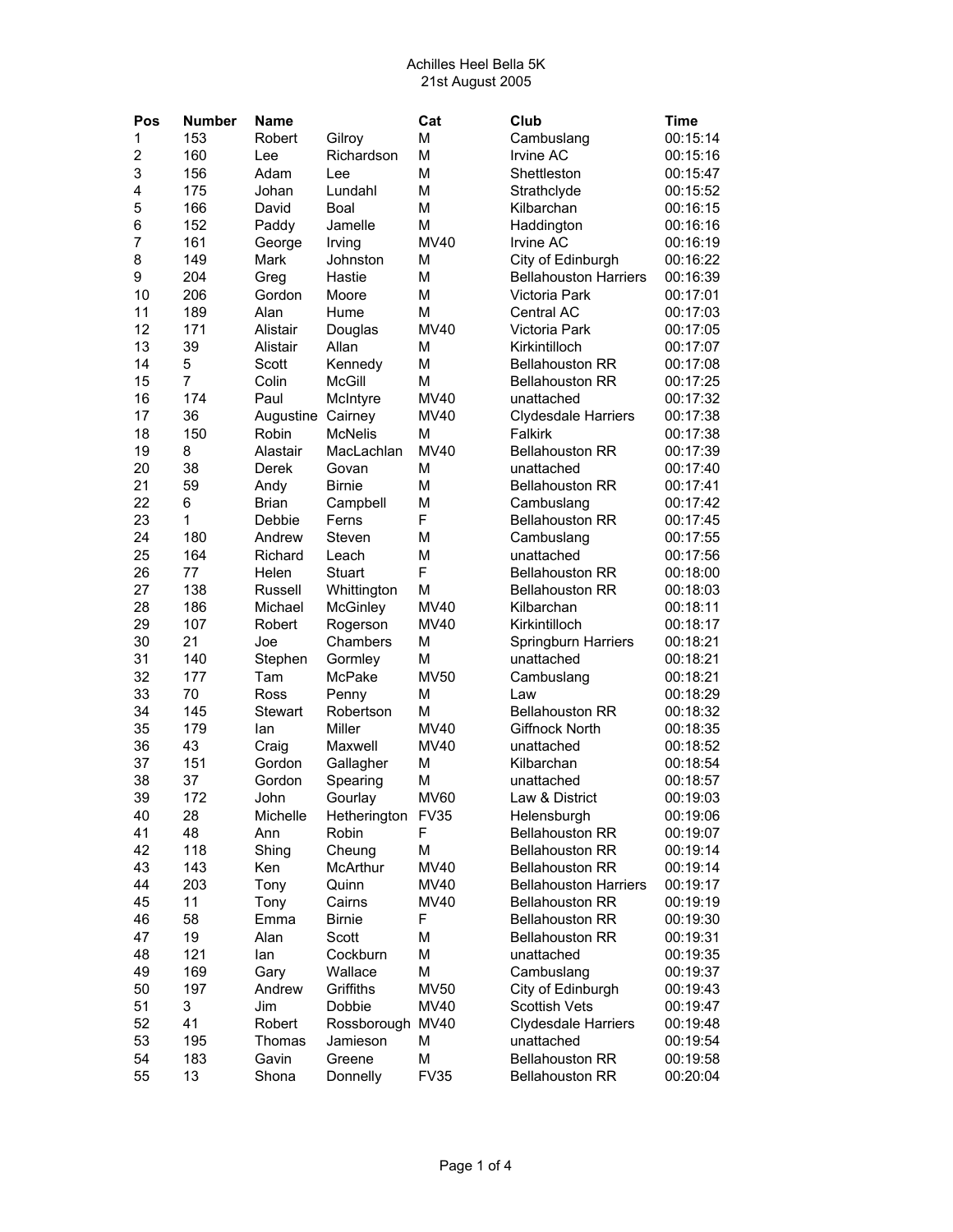| 56  | 178 | Kenneth      | Stevenson        | MV40        | <b>Maryhill Harriers</b>     | 00:20:13 |
|-----|-----|--------------|------------------|-------------|------------------------------|----------|
| 57  | 159 | Andrew       | Neilson          | MV40        | <b>Garscube Harriers</b>     | 00:20:19 |
| 58  | 66  | Alastair     | Kerr             | <b>MV40</b> | unattached                   | 00:20:24 |
| 59  | 146 | Hugh         | <b>Brown</b>     | MV40        | <b>Bellahouston RR</b>       | 00:20:27 |
| 60  | 104 | Jeremy       | Garnett          | MV40        | <b>Bellahouston Harriers</b> | 00:20:43 |
| 61  | 35  | Peter        | Carr             | <b>MV40</b> | unattached                   | 00:20:48 |
| 62  | 32  | Alan         |                  | MV40        | unattached                   | 00:20:54 |
|     |     |              | Ramsay           |             |                              |          |
| 63  | 191 | Alan         | Fitzsimmons      | M           | unattached                   | 00:20:58 |
| 64  | 40  | Colin        | McAlpine         | M           | <b>Bellahouston RR</b>       | 00:21:00 |
| 65  | 199 | Louie        | Plenderleith     | <b>MV50</b> | <b>Bellahouston RR</b>       | 00:21:03 |
| 66  | 213 | Alan         | Anderson         | MV40        | unattached                   | 00:21:08 |
| 67  | 211 | lan          | Archibald        | MV40        | <b>Bellahouston RR</b>       | 00:21:09 |
| 68  | 165 | Agnes        | Heriave          | F           | Ayr & Seaforth               | 00:21:21 |
| 69  | 74  | Elaine       | Docherty         | <b>FV35</b> | unattached                   | 00:21:29 |
| 70  | 55  | Jonathan     | Slow             | MV40        | <b>Bellahouston RR</b>       | 00:21:34 |
| 71  | 188 | Alan         | Cameron          | M           | unattached                   | 00:21:36 |
| 72  | 157 | Greig        | Glendinning      | M           | unattached                   | 00:21:38 |
| 73  | 22  | Michael      | Rowe             | <b>MV40</b> | Cambuslang                   | 00:21:45 |
| 74  | 97  | Scott        | Johnston         | M           | <b>Bellahouston RR</b>       | 00:21:45 |
| 75  | 148 | Andrew       | MacDonald        | M           | <b>Bellahouston RR</b>       | 00:21:50 |
| 76  | 64  | Gordon       | Kerr             | MV40        | <b>Bellahouston RR</b>       | 00:21:54 |
| 77  | 113 | Ford         | Beveridge        | M           | unattached                   | 00:21:57 |
| 78  | 29  | Stevie       | Lydon            | <b>MV40</b> | <b>Maryhill Harriers</b>     | 00:21:58 |
| 79  | 105 | David        | Dawson           | M           | <b>Hamilton Harriers</b>     | 00:21:58 |
| 80  | 34  | John         | Gibbons          | M           | unattached                   | 00:22:00 |
| 81  | 147 | Andrew       | Kerrigan         | M           | <b>Bellahouston RR</b>       | 00:22:01 |
| 82  | 9   | lan          | Goudie           | MV40        | <b>Bellahouston RR</b>       | 00:22:04 |
| 83  | 93  | Vicki        | Turner           | <b>FV35</b> | <b>Maryhill Harriers</b>     | 00:22:06 |
|     |     |              |                  |             |                              |          |
| 84  | 10  | Sandra       | Band             | <b>FV35</b> | <b>Bellahouston RR</b>       | 00:22:10 |
| 85  | 27  | Tony         | Hall             | <b>MV50</b> | unattached                   | 00:22:19 |
| 86  | 182 | Phillippa    | Sneader          | <b>FV35</b> | unattached                   | 00:22:22 |
| 87  | 16  | Julia        | Harris           | <b>FV35</b> | <b>Bellahouston RR</b>       | 00:22:24 |
| 88  | 18  | Sandra       | Irvine           | <b>FV35</b> | <b>Bellahouston RR</b>       | 00:22:26 |
| 89  | 17  | Jim          | Irvine           | <b>MV70</b> | <b>Bellahouston RR</b>       | 00:22:35 |
| 90  | 79  | Jane         | Galt             | <b>FV35</b> | unattached                   | 00:22:36 |
| 91  | 117 | Mary         | Anderson         | <b>FV35</b> | Giffnock North               | 00:22:41 |
| 92  | 15  | Emma         | Grant            | F           | <b>Bellahouston RR</b>       | 00:22:42 |
| 93  | 4   | Colin        | Dalglish         | M           | <b>Bellahouston RR</b>       | 00:22:49 |
| 94  | 44  | Ken          | Sutherland       | MV40        | unattached                   | 00:22:50 |
| 95  | 133 | Carol        | Richards         | F           | unattached                   | 00:22:51 |
| 96  | 205 | Jayne        | <b>Barnes</b>    | F           | unattached                   | 00:22:51 |
| 97  | 200 | John         | <b>McGuire</b>   | MV40        | Giffnock North               | 00:23:04 |
| 98  | 33  | Jim          | Boyd             | <b>MV50</b> | unattached                   | 00:23:15 |
| 99  | 31  | Alistair     | MacLeod          | MV40        | unattached                   | 00:23:19 |
| 100 | 12  | <b>Terry</b> | Brennan          | <b>MV50</b> | <b>Bellahouston RR</b>       | 00:23:23 |
| 101 | 137 | Cammy        | Taylor           | M           | <b>Bellahouston RR</b>       | 00:23:29 |
| 102 | 215 | Andrew       | McCall           | MV40        | Greenock Glenpark            | 00:23:32 |
| 103 | 212 | Gillian      | Anderson         | <b>FV35</b> | East Kilbride                | 00:23:35 |
| 104 | 120 | Tariq        | Abdullah         | М           | unattached                   | 00:23:42 |
| 105 | 26  | Jamie        |                  | <b>MV40</b> | unattached                   | 00:23:45 |
| 106 | 192 | R            | Carey<br>Connell | <b>MV40</b> | Kilbarchan                   | 00:23:50 |
|     |     |              |                  |             |                              |          |
| 107 | 181 | Lesley       | Harrison         | <b>FV35</b> | unattached                   | 00:23:51 |
| 108 | 98  | William      | Gormley          | MV40        | unattached                   | 00:24:14 |
| 109 | 208 | lain         | Richards         | MV40        | unattached                   | 00:24:16 |
| 110 | 198 | Martin       | O'Donnell        | М           | unattached                   | 00:24:23 |
| 111 | 112 | Alice        | Reid             | <b>FV45</b> | Jog Scotland                 | 00:24:24 |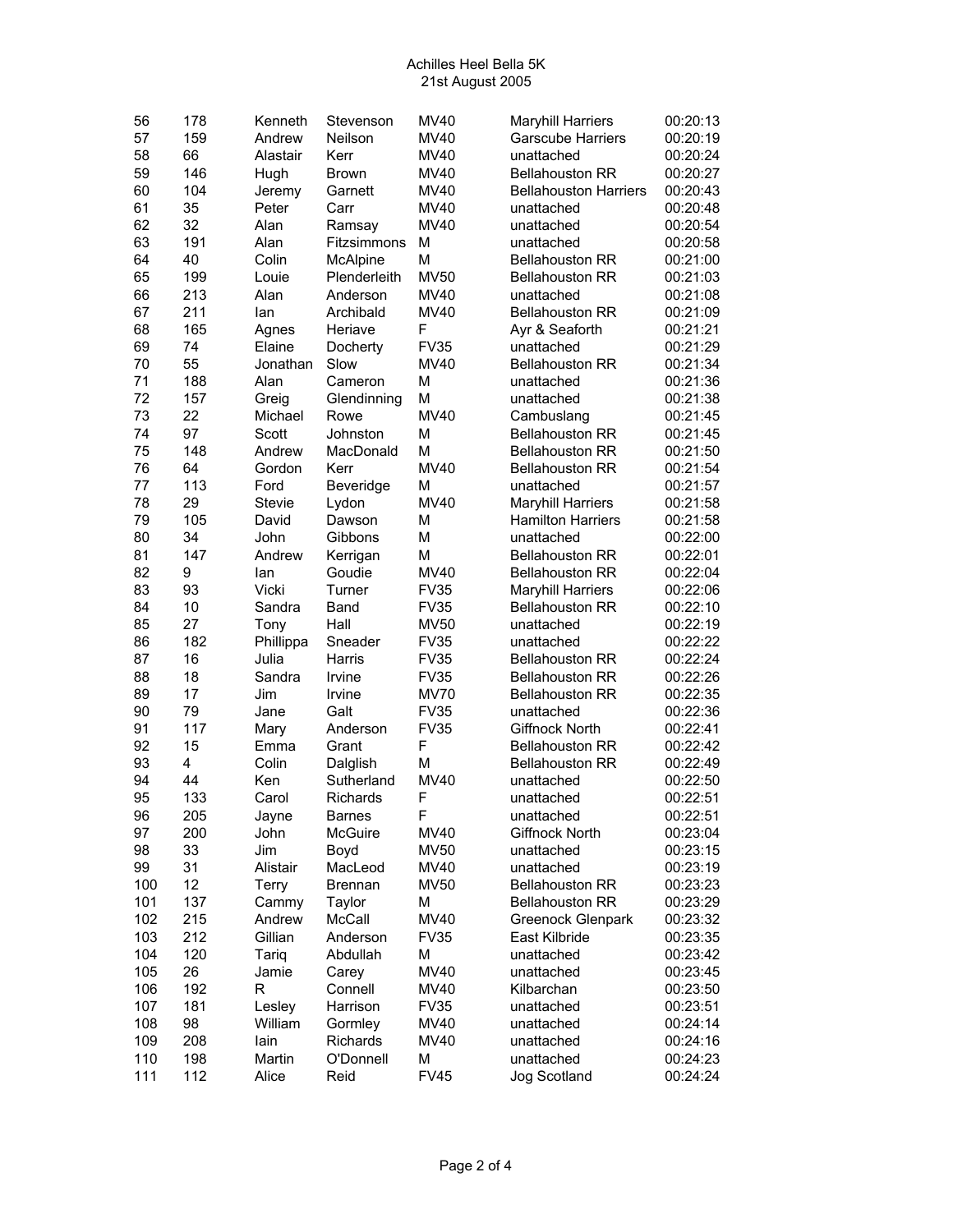| 112 | 88             | Michaela       | Dorans            | F           | unattached             | 00:24:34 |
|-----|----------------|----------------|-------------------|-------------|------------------------|----------|
| 113 | 142            | Lorraine       | Fenion            | F           | <b>Bellahouston RR</b> | 00:24:42 |
| 114 | 141            | Harry          | Fenion            | M           | unattached             | 00:24:43 |
| 115 | 101            | Annette        | Irvine            | <b>FV35</b> | unattached             | 00:24:45 |
| 116 | 67             | Jean           | McCallum          | <b>FV45</b> | Jog Scotland           | 00:24:57 |
| 117 | 194            | Eddie          | Dunn              | M           | unattached             | 00:24:57 |
| 118 | 136            | Sheina         | Gilmour           | <b>FV45</b> | Maryhill               | 00:25:02 |
| 119 | 20             | Alison         | <b>Brown</b>      | F           | <b>Bellahouston RR</b> | 00:25:03 |
| 120 | 128            | Glen           | Somerville        | M           | unattached             | 00:25:06 |
| 121 | 71             | Gael           | McCallum          | F           | unattached             | 00:25:11 |
| 122 | 134            | Angela         | Mason             | <b>FV35</b> | Jog Scotland           | 00:25:18 |
| 123 | 127            |                | <b>Booth</b>      | F           | unattached             | 00:25:25 |
| 124 | 173            | Kelly<br>Julie | Ramage            | F           | unattached             | 00:25:30 |
| 125 |                |                |                   | F           | unattached             |          |
|     | 176            | Amanda         | Chochrane         |             |                        | 00:25:30 |
| 126 | 144            | Margaret       | Ferguson          | <b>FV35</b> | <b>Bellahouston RR</b> | 00:25:31 |
| 127 | $\overline{2}$ | Norman         | McDade            | <b>MV50</b> | unattached             | 00:25:33 |
| 128 | 216            | Anne           | Follan            | F           | Pontypridd Rodent AC   | 00:25:37 |
| 129 | 45             | Lynne          | Rowley            | F           | Jog Scotland           | 00:25:46 |
| 130 | 50             | Claire         | Purdie            | <b>FV35</b> | Jog Scotland           | 00:25:46 |
| 131 | 187            | Liz            | Outram            | <b>FV35</b> | unattached             | 00:26:10 |
| 132 | 23             | Joanne         | McGowan           | F           | unattached             | 00:26:11 |
| 133 | 57             | Averil         | MacLachlan        | <b>FV45</b> | <b>Bellahouston RR</b> | 00:26:11 |
| 134 | 90             | Simone         | Rowell            | F           | unattached             | 00:26:12 |
| 135 | 95             | <b>Brenda</b>  | Armstrong         | <b>FV45</b> | Jog Scotland           | 00:26:21 |
| 136 | 132            | Michelle       | Jordon            | <b>FV35</b> | Livingwell             | 00:26:28 |
| 137 | 126            | Sharon         | Timmons           | <b>FV35</b> | unattached             | 00:26:41 |
| 138 | 124            | Alison         | Grant             | <b>FV35</b> | unattached             | 00:26:52 |
| 139 | 52             | Geraldine      | McDade            | <b>FV35</b> | Jog Scotland           | 00:26:55 |
| 140 | 114            | Vicki          | Beveridge         | F           | unattached             | 00:26:58 |
| 141 | 209            | Linda          | de Caeshecke FV45 |             | unattached             | 00:26:59 |
| 142 | 202            | Alison         | Kent              | <b>FV35</b> | unattached             | 00:27:06 |
| 143 | 162            | Lindsay        | Pell              | <b>FV35</b> | unattached             | 00:27:11 |
| 144 | 53             | Janie          | Hall              | <b>FV55</b> | unattached             | 00:27:40 |
| 145 | 72             | Emily          | Aitken            | F           | unattached             | 00:27:42 |
| 146 | 108            | Janice         | Gould             | <b>FV45</b> | unattached             | 00:27:48 |
| 147 | 218            | Raghbir        | Singh             | <b>MV50</b> | unattached             | 00:27:48 |
| 148 | 110            | Anna           | Magnusson         | <b>FV45</b> | unattached             | 00:27:57 |
| 149 | 185            | Moira          | Clyne             | F           | unattached             | 00:28:00 |
| 150 | 54             | Donna          | Love              | F           | Jog Scotland           | 00:28:01 |
| 151 | 68             | Patricia       | Gallagher         | <b>FV35</b> | unattached             | 00:28:13 |
| 152 | 214            | Linda          | McCall            | <b>FV35</b> | Greenock               | 00:28:22 |
| 153 | 168            | Linda          | McLaughlin        | F           | unattached             | 00:28:28 |
| 154 | 80             | Linda          | <b>McCormick</b>  | F           | unattached             | 00:28:32 |
| 155 | 84             | Heather        | Regan             | <b>FV45</b> | Jog Scotland           | 00:28:33 |
| 156 | 81             | Michelle       | Morris            | F           | unattached             | 00:28:41 |
| 157 | 91             | Lois           | <b>Ballie</b>     | F           | unattached             | 00:28:53 |
| 158 | 47             | Eleanor        | Martin            | <b>FV35</b> | unattached             | 00:28:54 |
| 159 | 131            | June           | Carson            | <b>FV55</b> | Livingwell             | 00:28:57 |
| 160 | 190            | Roger          | McCready          | <b>MV60</b> | <b>SUHC</b>            | 00:29:01 |
| 161 | 217            | Alan           | Patrick           | М           | unattached             | 00:29:36 |
| 162 | 170            | Greg           | <b>McAlister</b>  | M           | unattached             | 00:29:46 |
| 163 | 123            | Christine      | Worthington       | F           | unattached             | 00:29:49 |
| 164 | 63             | Amy            | Pollok            | F           | unattached             | 00:29:53 |
| 165 | 122            | Jane           | Valentine         | F           | unattached             | 00:29:53 |
| 166 | 62             | Jan            | Pollok            | <b>FV35</b> | unattached             | 00:29:54 |
| 167 | 210            | Khalid         | <b>Bashir</b>     | MV40        | unattached             | 00:29:55 |
|     |                |                |                   |             |                        |          |